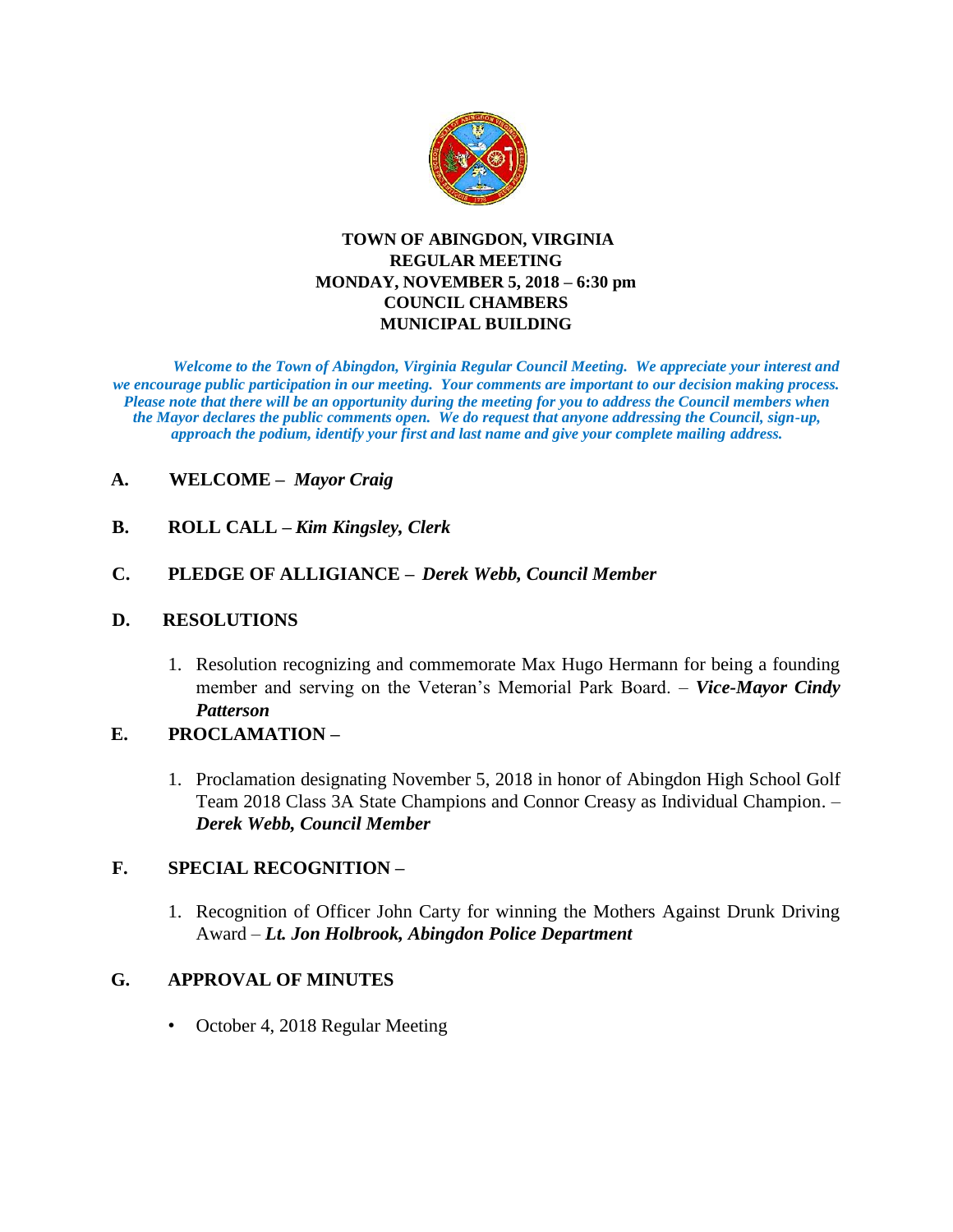Page 2 November 5, 2018 Council Meeting

**H. PUBLIC COMMENTS –** Please place your name on the sign-up sheet provided. Comments are limited to three (3) minutes per person.

## **I. PETITIONS, PUBLIC HEARINGS AND FIRST READING OF ORDINANCES -**

- 1. Public Hearing on consideration of College/Church Street One-Way Improvements. – *Matt Bolick, Director of Public Services and Construction*
- 2. Public Hearing to adopt an Ordinance amending the Town of Abingdon's fiscal year 2018-2019 annual budget to reflect a federal grant awarded, with a match from Washington County, Virginia, for the purchase of air packs to be split between the Town of Abingdon and other Washington County participating fire departments. The total budget amendment will increase the budgeted expenditures and offsetting revenues by \$856,800 (Assistance to Fire Fighter Grant, Department of Homeland Security, Federal Emergency Management Agency in the amount of \$778,910 and \$77,890.00 from Washington County, Virginia). – *Chuck Banner, Treasurer*
- **J. SECOND READINGS – NONE**

## **K. CONSIDERATION OF BIDS - NONE**

#### **L. REPORTS FROM THE INTERIM TOWN MANAGER**

- 1. Presentation from Nathalie Graham, Executive Director of The Community Center of Abingdon – *Interim Town Manager*
- 2. Public Notice for Environmental Permit to seek public comment on a draft permit from the Department of Environmental Quality that will allow the release of treated wastewater into a water body in Washington County, Virginia. If you have public comments or document requests or need additional information contact Fred M. Wyatt, DEQ, Southwest Regional Office, 355-A Deadmore Street, Abingdon, VA 24210; (276) 676-4810; email: [frederick.wyatt@deq.virginia.gov](mailto:frederick.wyatt@deq.virginia.gov) Fax: (276) 676-4899 – *Interim Town Manager*